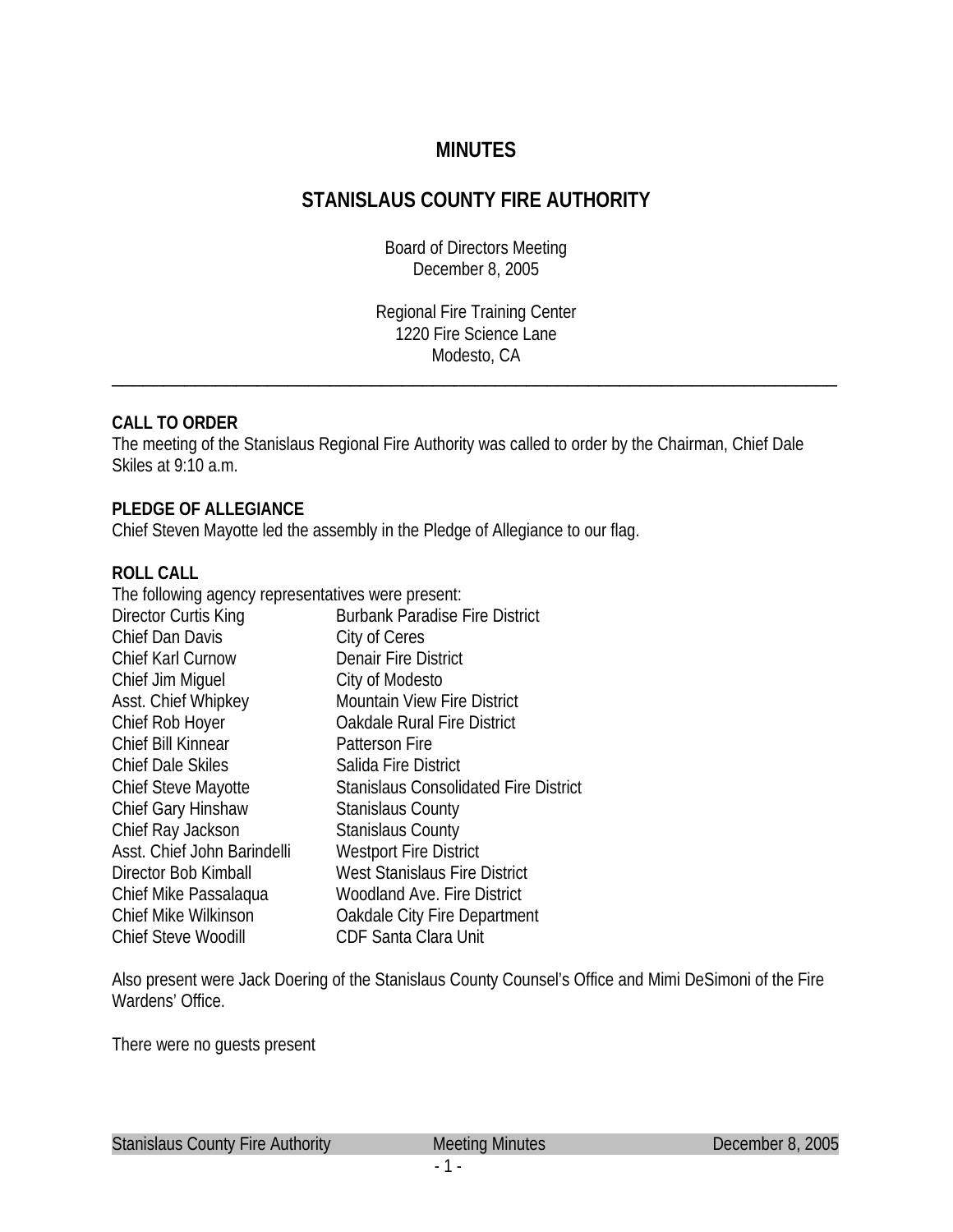### **PUBLIC COMMENT PERIOD**

Steve Woodill of CDF noted that both the Santa Clara Unit and the Toulumne-Calaveras Unit have been approved to participate. Steve Barrett and Shawna Jones will be the SCU representatives and that Fred McVey of TCU should be contacted separately.

Chief Skiles made the request to amend the agenda adding an item at #4 for the approval of minutes and to strike item G under agenda items because it is essentially the same is item H. Chief Mayotte made a motion to approve amending the agenda; Chief Hinshaw seconded the motion. Motion was passed unanimously.

# **MINUTES**

Chief Mayotte made a motion to approve the minutes from the November meeting; Chief Hoyer seconded the motion.

The motion was passed with a unanimous vote.

# **AGENDA ITEMS**

- **A) JPA and Agency Resolutions** Resolutions were collected from the City of Oakdale, Turlock Rural Fire District and Mountain View Fire District. Chief Skiles took this opportunity to note that there are 5 agencies that have additional paperwork to turn in. Each agency must have the signed JPA and must have a resolution or document signed by their governing board that designates the agencies voting representative. Since those agencies all have a portion of the paperwork in, indicating that their agencies have approved their participation in the JPA, he will extend a 30-day grace period to turn in the balance of the paperwork and will allow them to vote at this meeting. Mimi noted that there is a form for each agency to fill out indicating where they would like minutes, agendas and any other necessary documentary materials sent in the future; she requested that each representative fill one out.
- **B) Clerk / Secretary Position revote** Due to a procedural error last meeting, the nomination for Clerk/Secretary was seconded by a non-voting member, Chief Skiles called for a re-vote. Chief Hoyer made the nomination of Mimi DeSimoni for the Clerk/Secretary position; Chief Mayotte seconded the motion. A roll call vote was taken reflecting a unanimous approval of this appointment.
- **C) Conflict of Interest Code** John Doering, Assistant County Counsel, presented the requirements for adopting a conflict of interest code for the Fire Authority. His recommendation was to adopt the Fair Political Practices Commission's standard Conflict of Interest Code by reference. This is the best way because then the Fire Authority will not have to amend its Code every time the Act is amended. The State will amend the standard Code to comply with the Act. There was discussion regarding the designated positions and disclosure categories. Mr. Doering clarified the differences between business interests and primary residences and the reporting requirements. He also noted that after this first year, each representative need only fill out one form, and sign a copy for each position they hold, but since this is an assuming office filing, a separate on is needed. A copy must be filed with the Fire Authority Clerk and she will keep a copy on file and send the original to the Board of Supervisors. Mr. Doering's recommendation was to approve the initial Conflict of Interest Code as presented to the group and to direct staff to initiate and complete the procedural steps necessary to take action on adopting the code with a public hearing at the February meeting. Chief Miguel made a motion to follow the procedures outlined by Mr. Doering to adopt a Conflict of Interest Code for the Fire Authority; Chief Mayotte seconded the motion. The motion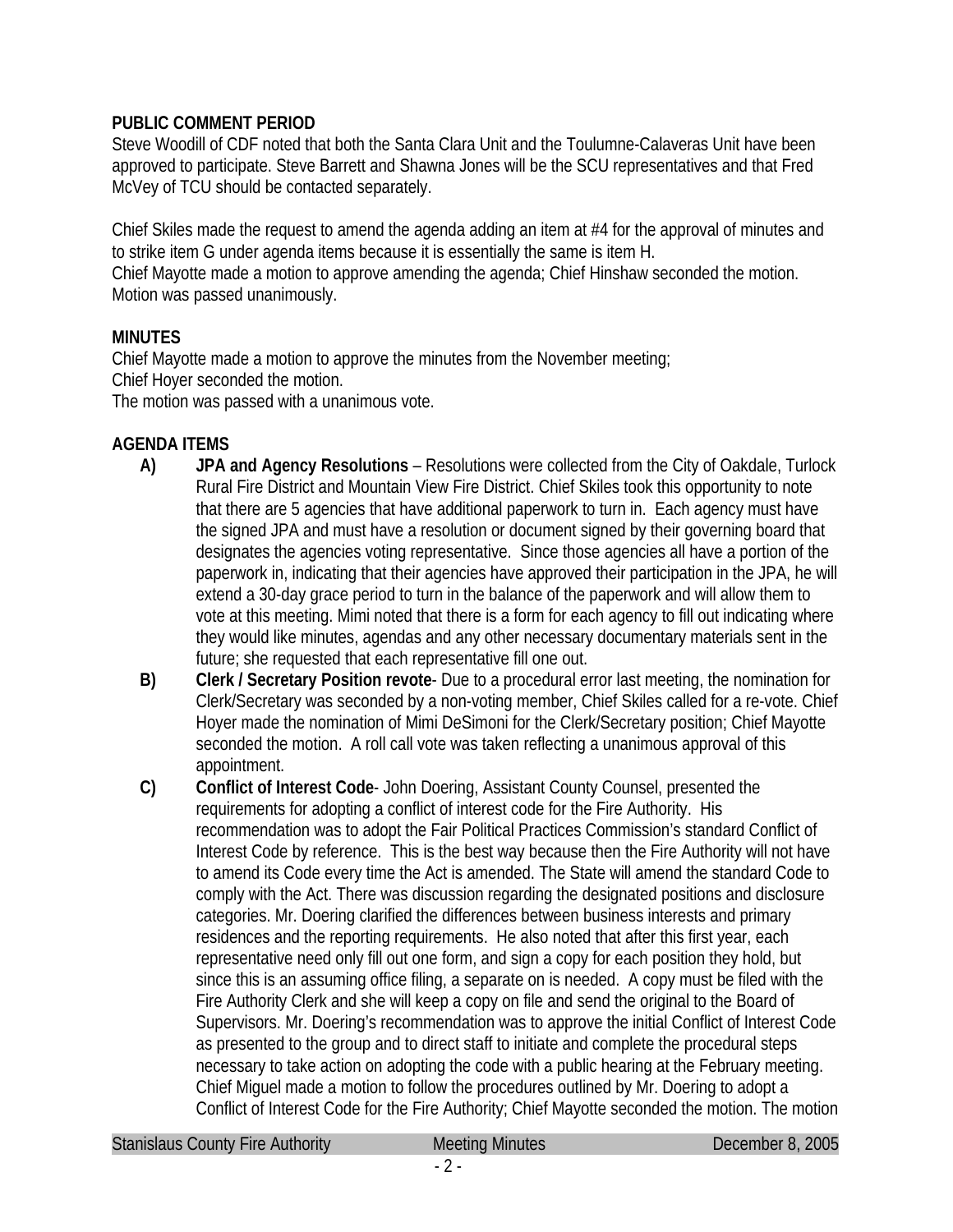was passed by a unanimous vote. Chief Skiles took this opportunity to get clarification from Mr. Doering regarding the requirement for a roll call vote as opposed to a yes/no vote. In his opinion, it is solely at the discretion of the Board. Chief Skiles believed that a roll call vote should still be done for important decisions.

- **D) Rules of Order / Procedure** A committee comprised of Chief Davis, Chief Hoyer, Chief Miguel, and Mimi met and revised and edited two separate documents. These documents were presented to the group for their review. The Rules of Order is how we conduct business with regard to meeting dates, agenda distribution, order of business, committees, etc. The Roles and Responsibilities document outlines what should be expected of officers and members. The committee requested that members please review these documents carefully and send comments to Mimi. The proposed changes will be brought back to the next meeting for discussion and possible adoption. It was emphasized that nothing in either of these documents was intended to conflict with the Joint Powers Agreement signed by all member agencies.
- **E) Goals and Objectives** Chief Mayotte and Chief Jackson worked on putting together a proposed list of goals for the Fire Authority, this list was distributed to the group. These goals will be the over-arching test for the decisions made by the Fire Authority. It was suggested that these be taken and reviewed for the next 30 days and comments be brought back at the January meeting.
- **F) Presentation of Year to Date Expenditures** Chief Mayotte presented the group with a spreadsheet summarizing Consolidated Fire's year to date expenditures in 3 categories: Salaries and benefits, Services and supplies, and fixed assets. His total Projected Actual Expenditures to date are \$431,633. Chief Skiles stated that he believes that the Fire Authority's commitment should be to reimburse Consolidated for what they have expended to date, this should be the focus of the discussion. Chief Miguel questioned if overtime has been tracked for various activities especially with regards to suppression support, Chief Mayotte said that would be difficult to do, some is mutual aid, some auto-aid and some is part of the contract. It is clear that with the funds available, prevention and investigation are the only services we can afford with the less than countywide tax. After discussion and revisions, Chief Hoyer made a motion to reimburse Stanislaus Consolidated Fire District through December 31, 2005 their complete costs as presented, less the revenue received for prevention and investigation activities through the same date. Chief Miguel seconded the motion. A roll call vote reflected a unanimous vote in support of the motion.

The second part of the discussion was centered on what the plan for the remainder of the year will be with regard to reimbursement. Chief Skiles would like to see a monthly reimbursement if possible. Chief Woodill from CDF suggested that we agree on a monthly reimbursement, then in May before budget time, these numbers can be reconciled for actual expenditures. Chief Miguel commended Chief Mayotte on the restraint he has shown in his spending to date; he believes that he has been responsible and that he will come in under his operational budget. Chief Miguel made a motion to commit \$72,000 per month through the 2005-2006 fiscal year, to Stanislaus Consolidated Fire for its operational costs. Chief Davis seconded the motion. A roll call vote showed unanimous support for this plan. Motion was passed. . It was discussed that capital purchases for large items should come to the Board for approval.

**G. Service priorities, levels of service, performance expectations**- Chief Skiles led the discussion about the Fire Authority's consideration of these issues. The crucial point everyone agreed upon was that we need to ensure that a business plan is in place for the \$300,000 general fund